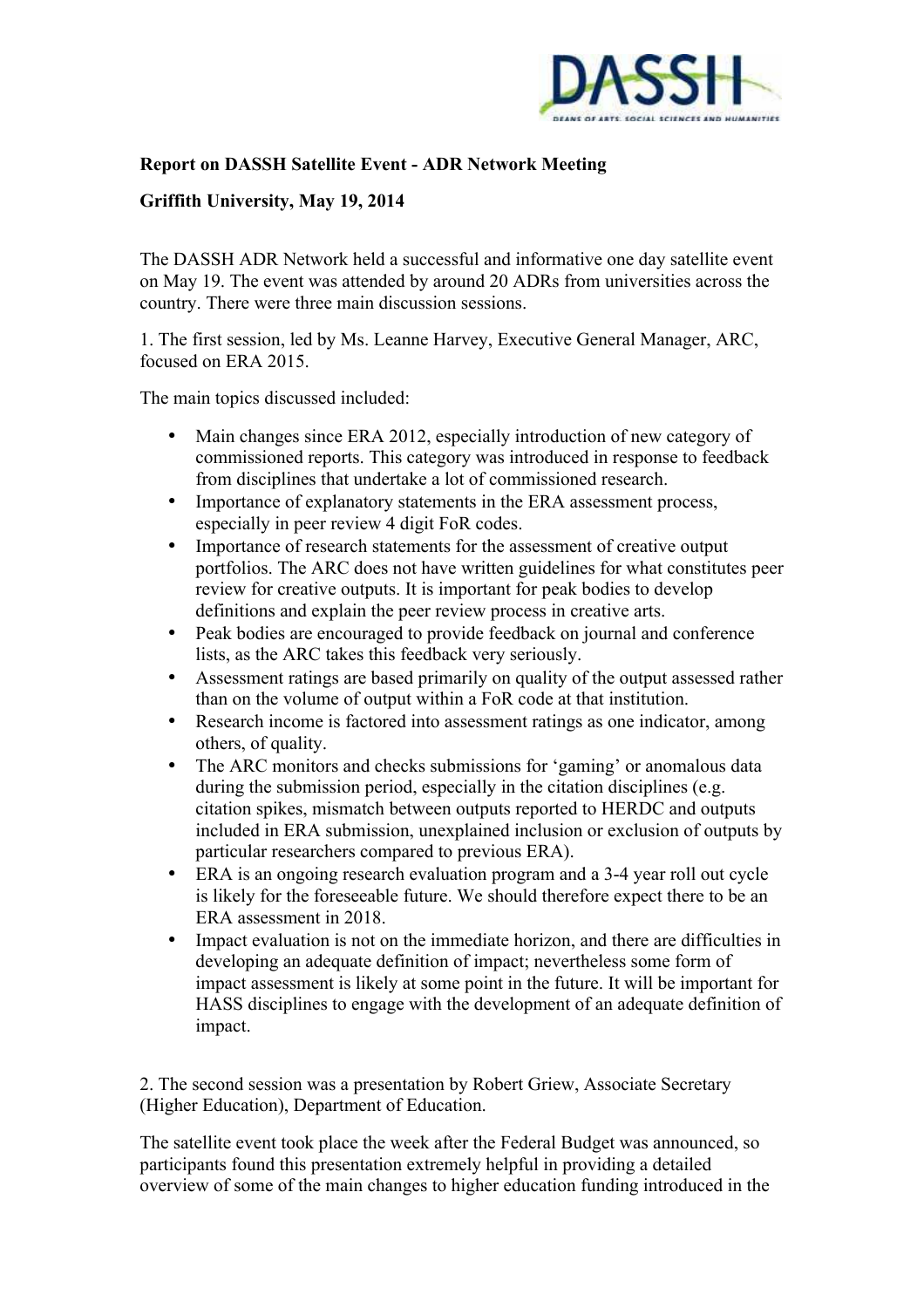

budget. In addition to speaking about fee deregulation, changes to the HELP scheme, and changes to the funding tiers affecting HASS disciplines, Mr. Griew also spoke specifically about changes to research and research funding including:

- Changes to ARC funding (one-off efficiency dividend; reprioritizing of ARC funding to dementia, juvenile diabetes, tropical health research, as well as funding for Antarctic Gateway)
- Indefinite continuation of Future Fellowship Scheme (100 x 4 year fellowships per year)
- NCRIS funding extended until 2015/16
- 10% reduction in RTS funding; fees to be recouped by universities charging these fees to students
- Chief Scientist is revising Strategic Research Priorities and restructuring PM Science Advisory Council

In line with Ms. Harvey's comments about impact, Mr. Griew also emphasized the importance of HASS disciplines being engaged in the development of any impact assessment process.

3. The third session was led by Prof. Denise Meredyth, Executive Director, Humanities and Creative Arts, ARC.

Prof. Meredyth spoke to a number of slides (available on the [ARC website\)](http://arc.gov.au/media/2014_Presentations/DASSH%20ADRs_web_ready.pdf) providing statistics on success rates within the HASS disciplines by institution and by discipline and sub-discipline field for a range of different ARC grant schemes. Other issues raised in the discussion included:

- Likely downward impact on success rates as a result of cuts to ARC budget
- ARC takes seriously research opportunity (ROPE) in assessment of track record; detailed assessors need some guidance and mentoring re taking ROPE into account
- Importance of HASS disciplines applying for LIEF applications to build knowledge platforms and resources (e.g. digital resources)
- CRC funding scheme will be reviewed in 2014
- Mapping Humanities and Social Sciences project includes ERA results and ARC success data and will provide comprehensive overview of state of HASS disciplines in Australia.

4. The event concluded with a discussion of the agenda for the ADR Network meeting at the September DASSH conference. It was decided that the September meeting will include sessions on:

- Developing sector-wide guidelines for quality assessment for creative outputs. Prof. William Christie (University of Sydney) will take responsibility for gathering and compiling documentation about processes for quality assessment from a number of universities prior to the September meeting
- Category 2 & 3 funding schemes in HASS disciplines